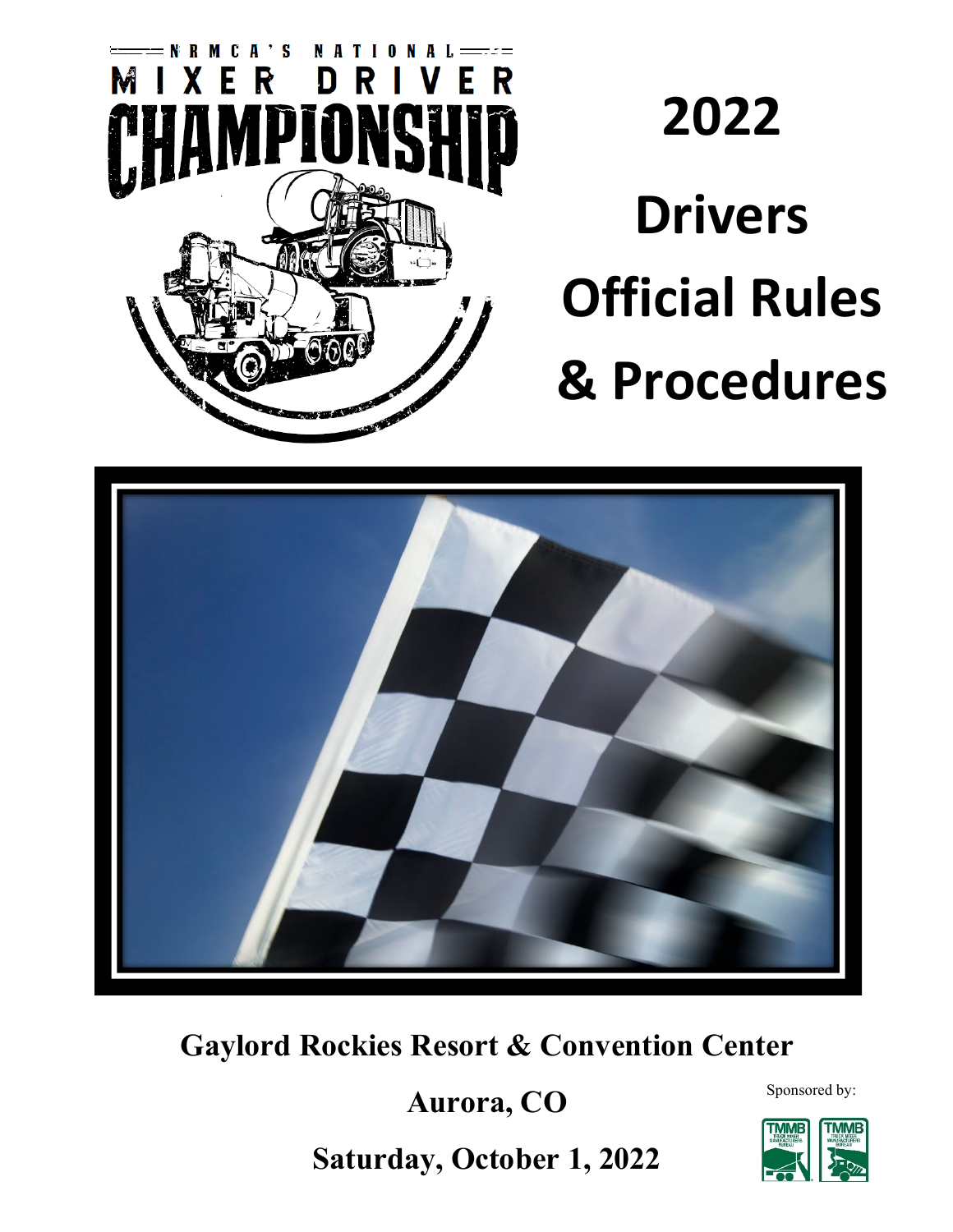## Table of Contents



#### *National Mixer Driver Championship Program*

*Eligibility Official Invitees Championship Event Driver Check-In Competition 1 – Driving Course Challenges (\*ORDER AND TYPES OF CHALLENGES ARE SUBJECT TO CHANGE) Challenge #1: Tightest Turn Challenge #2: Tennis Ball Drive-Through Challenge #3: Parallel Park Challenge #4: Forward Stop Challenge #5: On Target Challenge #6: Rear Wheel Back-through Challenge #7: Scale Box Challenge #8: Backing Stop Competition 2 – Driver Ability Challenges (\*ORDER AND TYPES OF CHALLENGES ARE SUBJECT TO CHANGE) Walk Around, Visual Vehicle Inspection Chute a Hoop Break an Egg Bowling Reaction Time Test Delivery Ticket Inspection Sample Challenge Course Layout Competition 3 – Written Exam Determining the Overall Champion*

#### *Written Exam Reference Materials*

*NRMCA Publication Number 188; Truck Mixer Driver's Manual*

### *Safety, Environmental and Operations Committee*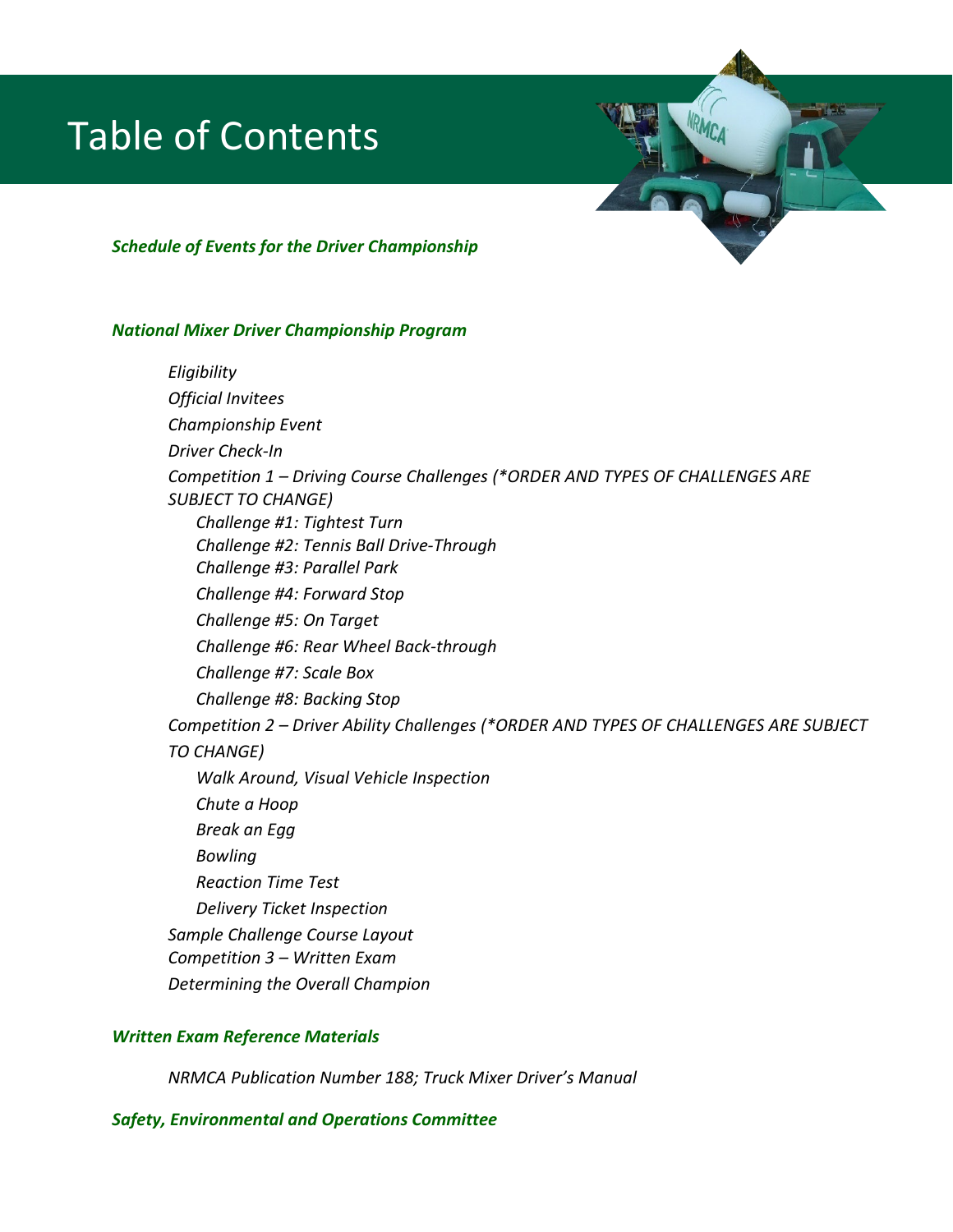| *Schedule, as of 6-2022, Is Subject to Change*  |                                                                                                                                                                                                           |  |
|-------------------------------------------------|-----------------------------------------------------------------------------------------------------------------------------------------------------------------------------------------------------------|--|
| Friday, September 30, 2022                      |                                                                                                                                                                                                           |  |
| $3:00$ PM $-6:00$ PM<br>(PROMPT START @ 3:00PM) | Driver Check-In, Briefing, Material Pick-Up & Walk-Through<br>NOTE: EVENT SHIRT AND HAT WILL BE DISTRIBUTED TO DRIVERS, ATTENDANCE IS MANDATORY                                                           |  |
| 6:30 PM $- 7:30$ PM                             | <b>Driver Position Drawing</b><br>NRMCA NAME BADGE AND BUSINESS CASUAL ATTIRE REQUIRED, ATTENDANCE IS MANDATORY                                                                                           |  |
| Saturday, October 1, 2022                       |                                                                                                                                                                                                           |  |
| $6:30$ AM $- 7:00$ AM                           | <b>Announcements</b><br>NRMCA NAME BADGE, HAT & SHIRT ARE REQUIRED, ATTENDANCE IS <b>MANDATORY</b>                                                                                                        |  |
| $7:00$ AM $-12:00$ PM                           | <b>National Mixer Driver Competition</b><br>(INCLUDES BREAKFAST. LUNCH WILL TAKE PLACE SEPARATELY AFTER THE COMPETITION @ 12:00PM)<br>NRMCA NAME BADGE, HAT & SHIRT ARE REQUIRED, ATTENDANCE IS MANDATORY |  |
| $2:00$ PM $-5:00$ PM                            | <b>Driver Written Exam</b><br>NRMCA NAME BADGE IS REQUIRED, ATTENDANCE IS <b>MANDATORY</b>                                                                                                                |  |
| 5:00 PM $- 7:00$ PM                             | <b>Reception in Expo Hall</b><br>NRMCA NAME BADGE REQUIRED, ATTENDANCE IS VOLUNTARY                                                                                                                       |  |
| Sunday, October 2, 2022                         |                                                                                                                                                                                                           |  |
| $9:00$ PM $- 2:30$ PM                           | Driver Activity (drivers and immediate family only) - TBA<br>NRMCA NAME BADGE REQUIRED, ATTENDANCE IS ENCOURAGED                                                                                          |  |
| 4:45 PM $-6:45$ PM                              | <b>Reception in Expo Hall</b><br>NRMCA NAME BADGE AND BUSINESS CASUAL ATTIRE REQUIRED, ATTENDANCE IS MANDATORY                                                                                            |  |
| 6:55 PM $- 7:00$ PM                             | Driver (with registered family/guests) Pre-Dinner Gathering<br>NRMCA NAME BADGE AND BUSINESS CASUAL ATTIRE REQUIRED, ATTENDANCE IS MANDATORY                                                              |  |
| 7:00 PM - 9:30 PM                               | <b>Awards Banquet Dinner and Winner Announcements</b><br>NRMCA NAME BADGE AND BUSINESS CASUAL ATTIRE REQUIRED, ATTENDANCE IS <b>MANDATORY</b>                                                             |  |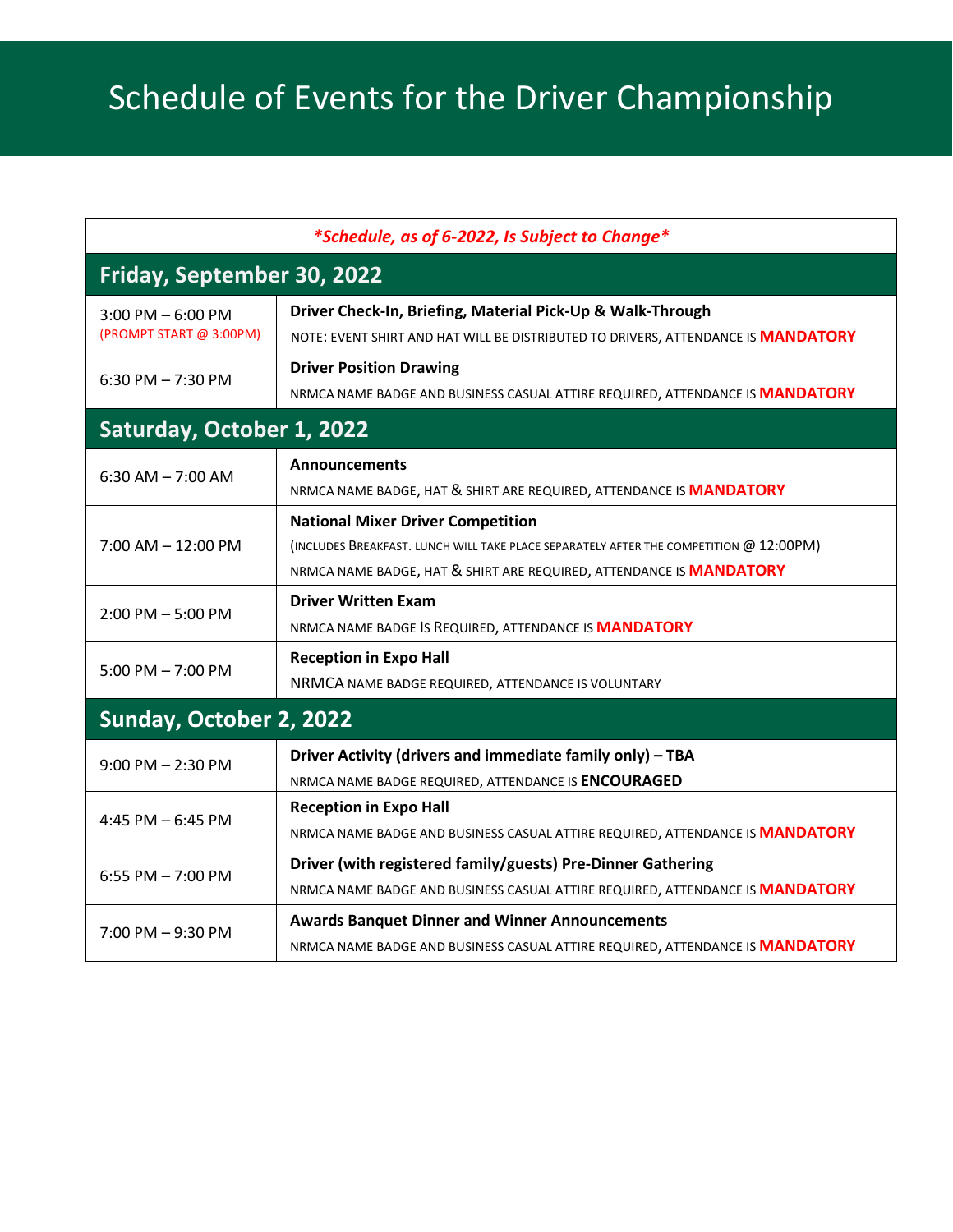**National Mixer Driver Championship Program:** The National Mixer Driver Championship Program is administered by the National Ready Mixed Concrete Association's Safety, Environmental and Operations (SEO) Committee. The competition was developed to recognize those individuals with exceptional ability that deliver the world's most versatile building product. The rules and regulations for the competition are formulated by the Committee. The competition is developed with several criteria and it is expected that individual drivers may be at a disadvantage on one or more criteria. The SEO Committee has responsibility to review the program annually and make changes when needed to incorporate fairness and integrity into the program.

**Eligibility:** The National Mixer Driver Championship (NMDC) is conducted by the National Ready Mixed Concrete Association and therefore all applicants must be current employees of an NRMCA member company in good standing. Eligibility requirements include:

- 1. All applicants must be current employees of NRMCA member companies in good standing.
- 2. All applicants must hold a valid Commercial Driver's License (Class A or B), and current Medical Examiner's Certificate (aka, "DOT medical card").
- 3. No driver regardless of credentials is guaranteed eligibility. NRMCA reserves the right to eliminate any potential NMDC competitor for unspecified reasons if the Eligibility Requirements Task Force feels he or she does not appropriately represent the industry and the NMDC event.
- 4. Winners of state association mixer driver championship events are eligible to compete in NMDC provided the state competition meets NRMCA standards and all other eligibility requirements are met. If the winner of a state competition works for a non-member company, the runner up will be eligible instead of the winner, provided he/she works for a member company. State competition runners-up are encouraged to apply.
- 5. Intra-company mixer driver competition winners will be reviewed and deemed eligible or ineligible on a case-by-case basis by the Task Force. Preferential treatment may be granted to company competition winners if they represent a state that does not host its own competition.
- 6. Participants needed to round out the NMDC field will be selected from runners-up from state association and intra-company mixer driver championships by the Eligibility Requirements Task Force.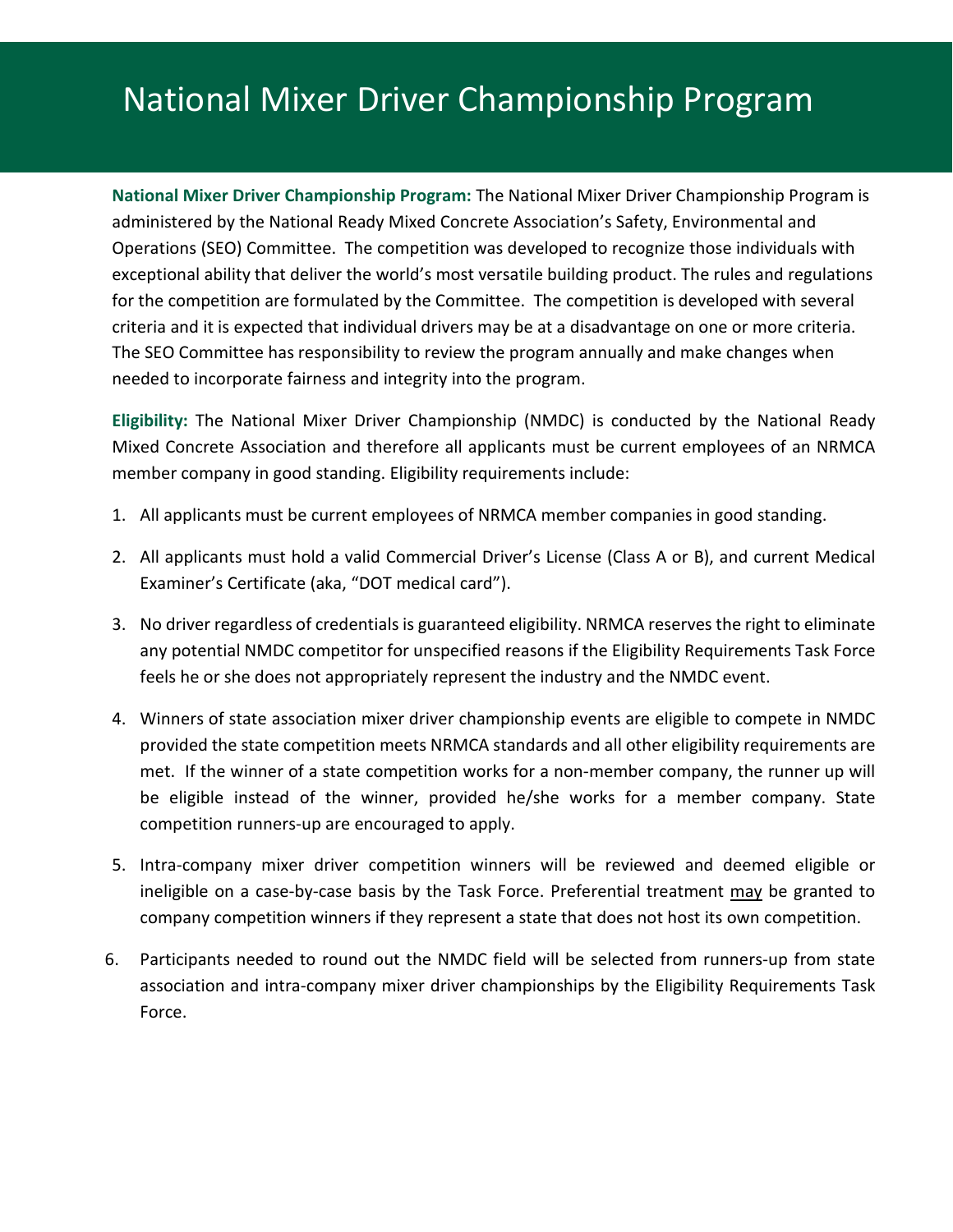**Official Invitees:** All applicants were judged and selected contestants have received an official invitation by NRMCA's Safety, Environmental & Operations Committee. All affiliated state association contest winner applicants who meet eligibility requirements have received an official invitation.

**Championship Event:** The National Mixer Driver Championship will be held at the Gaylord Rockies Resort and Convention Center, Aurora, CO on Saturday, October 1, 2022. All applicants will be judged using a point system in three areas. First, all drivers will drive the "Challenge Course" which contains up to eight different challenges. Second, each driver will perform a "Walk Around, Visual Inspection" of a mixer truck, and participate in the "Break an Egg", "Chute a Hoop", "Bowling", "Reaction Test" and "Delivery Ticket Inspection" challenges. Finally, each driver will complete a written examination. Awards will be presented at the Awards Banquet on Sunday, October 2, 2022. *Drivers are not allowed on or near the driving course until the Driver Check-In, unless authorized by NRMCA staff.*

**Trucks:** Mixer trucks will be provided at the National Mixer Driver Championship event. Both front & rear discharge mixer trucks will be available for use. Individual company mixer trucks will NOT be allowed.

**Driver Check-In:** All drivers are required to check-in Friday, September 30, 2022 at the driving course promptly at 3:00 PM. Drivers will be given instructions and directions about their badges, materials, schedule, and walk-through out on the driving course.

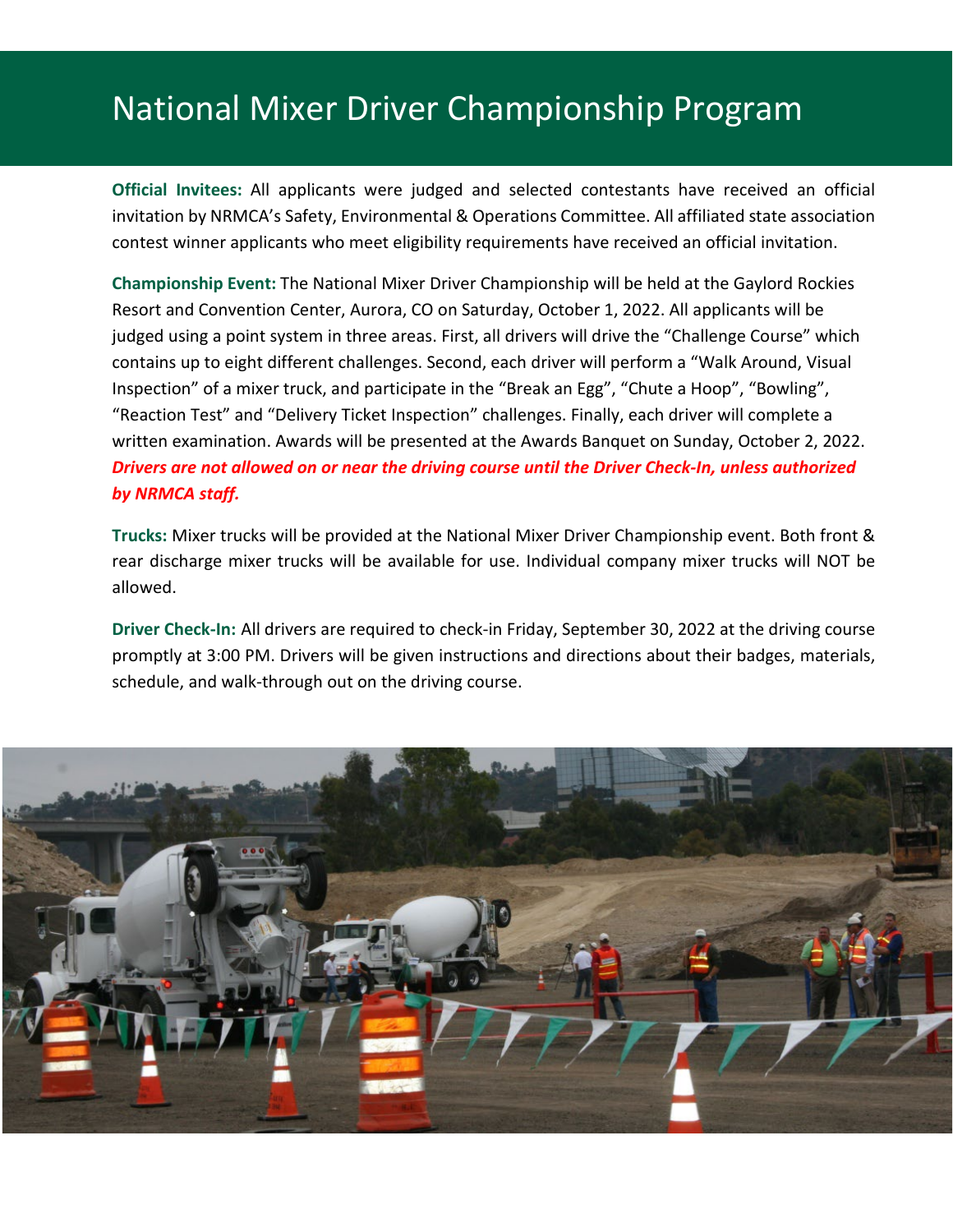### **Competition 1—Driving Course Challenges**

\*ORDER & TYPES OF CHALLENGES ARE SUBJECT TO CHANGE WITHOUT NOTICE



**Tightest Turn Challenge:** Driver must turn left without stopping, trying to get the wheels on the left (driver's) side of the truck as close as possible to a barrel without hitting it. Judges sprinkle powder on the pavement next to the barrel before each truck passes. The judges measure the distance between the tire track in the powder and the barrel to the nearest inch.

**Tennis Ball Drive-Through Challenge:** Driving forward, driver passes through a series of 10 tennis balls set up on tees. The balls are spread 4" wider than the tire spread. The goal is to not knock any balls over. Points are tallied per the number of balls left standing

**Parallel Park Challenge:** Driver parallel parks, trying to put the truck as close as possible to a "curb" line without going over, or hitting barricades placed in front of and behind the parking spot. Crossing the inside line or hitting a barricade results in a score of zero points. The driver is allowed only to back into the parking spot and pull forward once to square up the vehicle. Driver stop must stop, set the parking brake and sound the horn to signal the judges to measure the distance from curb line to the middle of the tire that is furthest away from the line.

**Forward Stop Challenge:** Driver proceeds forward towards a stop line marked by a barricade. The goal is to get the front-most point of the truck bumper as close as possible to the line without crossing it. After stopping, the driver must set his parking brake and honk the horn to signal the judges to measure the distance from the line. The driver may stop while inching forward, but may not reverse.

**On Target Challenge:** Driver drives directly over a target mat, trying to stop with the center of the rear bumper (front discharge) or the pivot point of the discharge chute (rear discharge) directly over the bulls' eye. The score is based on which circle of the target (in 6" increments) a plumb bob hung from the center point falls into.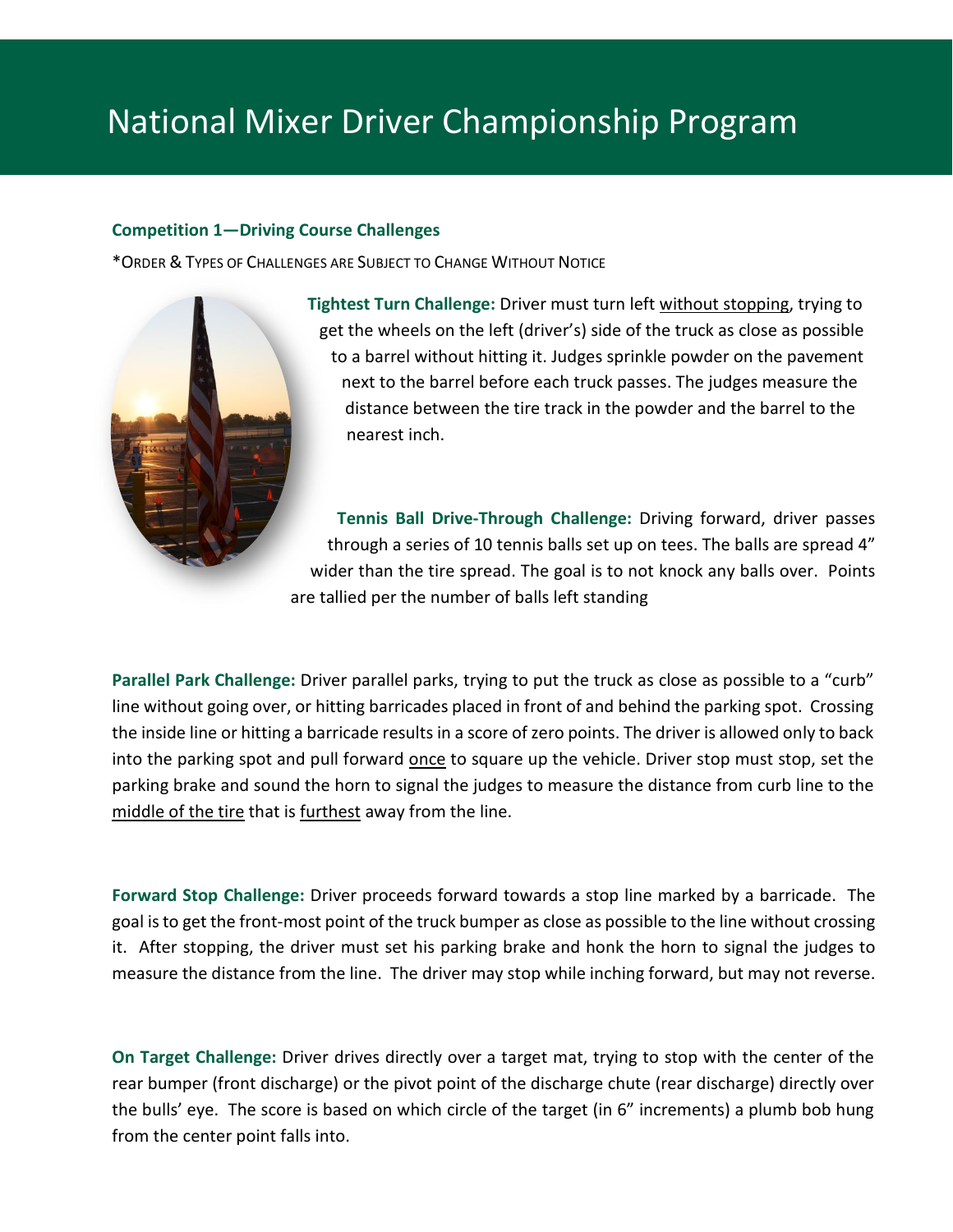**Rear Wheel Back-through Challenge:** Driver backs the right rear wheels of the truck through a series of 10 tennis balls-on-tees. The balls are spread 4" wider than the tandem or tire width. The goal is to not knock any balls over. Points are tallied per the number of balls left standing

**Scale Box Challenge:** Driver slowly backs right rear tandem (or single tire) into a 2'x 2' square marked on the pavement. The box is similar in size to a portable scale pad. The driver stops, sets the parking brake and sounds the horn to signal the judges to check the wheel position. Scoring is based on whether the wheel(s) are out of the square, partially in the square or all the way in the square.

**Backing Stop Challenge:** Driver backs towards a stop line marked by a barricade. The goal is to get the rear-most point of the truck as close as possible to the line without crossing it. After stopping, the driver must set his parking brake and honk the horn to signal the judges to measure the distance from the line. The driver may stop while inching backward, but may not pull forward.

#### **Competition 2—Driver Ability Challenges**

\*ORDER & TYPES OF CHALLENGES ARE SUBJECT TO CHANGE

**Walk Around, Visual Vehicle Inspection:** All drivers will be awarded points on their ability to conduct a timed Visual Inspection of a truck mixer, similar to what a driver would be asked to do during a pretrip inspection. The vehicle will be isolated on site to prevent pre-inspection. Driver Championship judges will modify mixer trucks by planting numerous defects on each truck. Each driver will be limited to 5 minutes or to walking around the truck twice. An official judge will accompany each driver and record the defects that are pointed out by the driver. Points will be based on the number of defects found.

**Chute a Hoop Challenge:** A basketball is placed in a raised mixer truck chute with all its extension chutes in-place. The truck remains stationary. The driver swings, lowers and raises the chute in an effort to drop the ball into a basketball hoop.

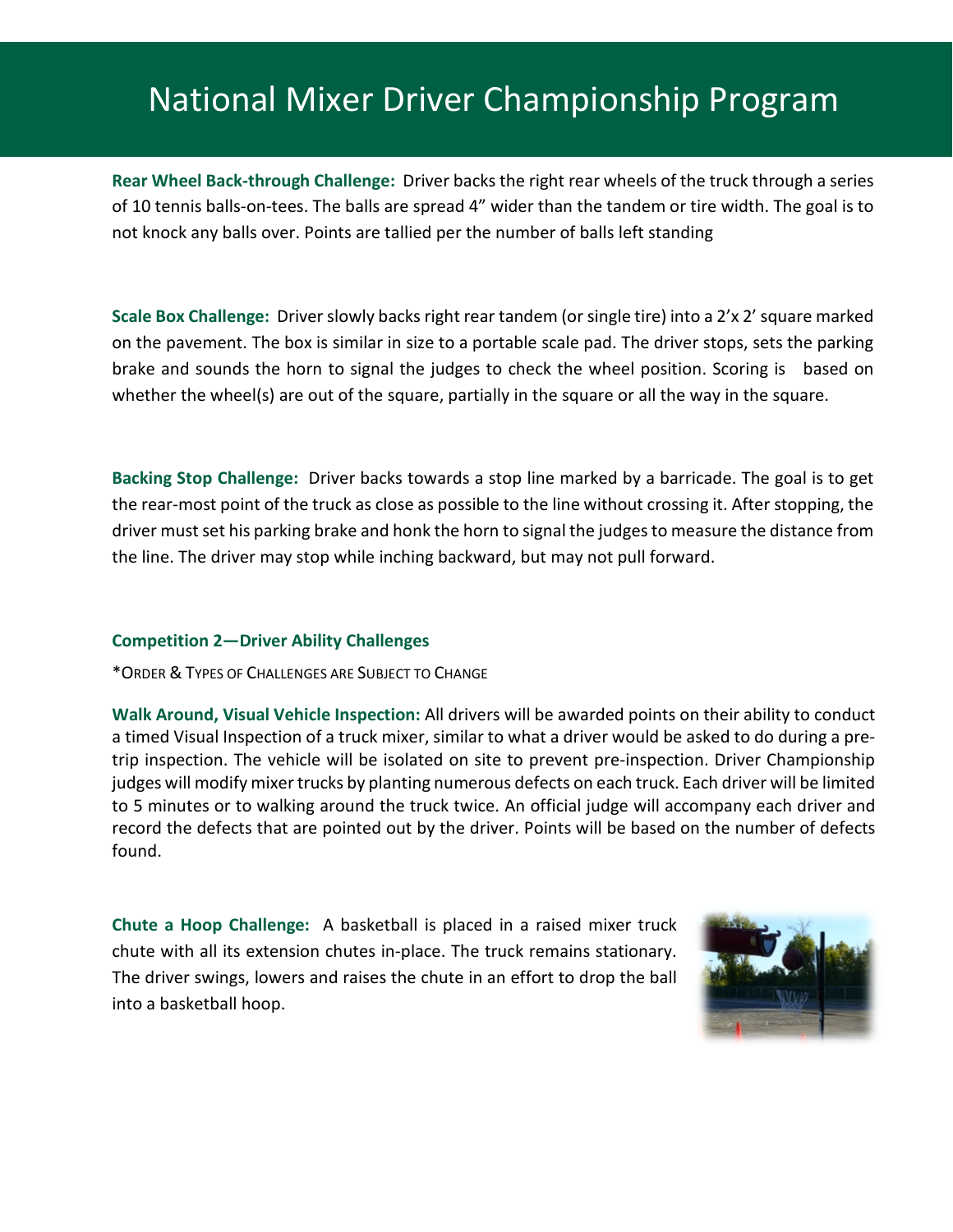

**Break an Egg Challenge:** As with the Chute Hoops challenge, the mixer truck stays stationary for the Break an Egg challenge. The driver swings and drops the extended truck mixer chute in an effort to "almost touch" an egg on a pedestal without breaking it. Judges will measure the distance from the lip of the chute to the egg to the nearest quarter inch. A broken egg results in zero points.

**Bowling Challenge:** A bowling ball with chain is attached to the final chute of a mixer truck. A set of bowling pins are aligned in front and to the right of the vehicle. The driver must advance slowly without stopping and knock down as many pins as he can.

**Reaction Time Test Challenge:** A computer program is used to test how fast a driver can react to changes on the screen. Drivers get a short time to practice and then the average of five tests (timed to the nearest 10,000<sup>th</sup> of a second) is recorded.

**Delivery Ticket Inspection Challenge:** A fictitious ready mixed concrete delivery ticket has been drafted with numerous errors incorporated onto it. Each driver will have 90 seconds to pick out as many errors as he/she can find.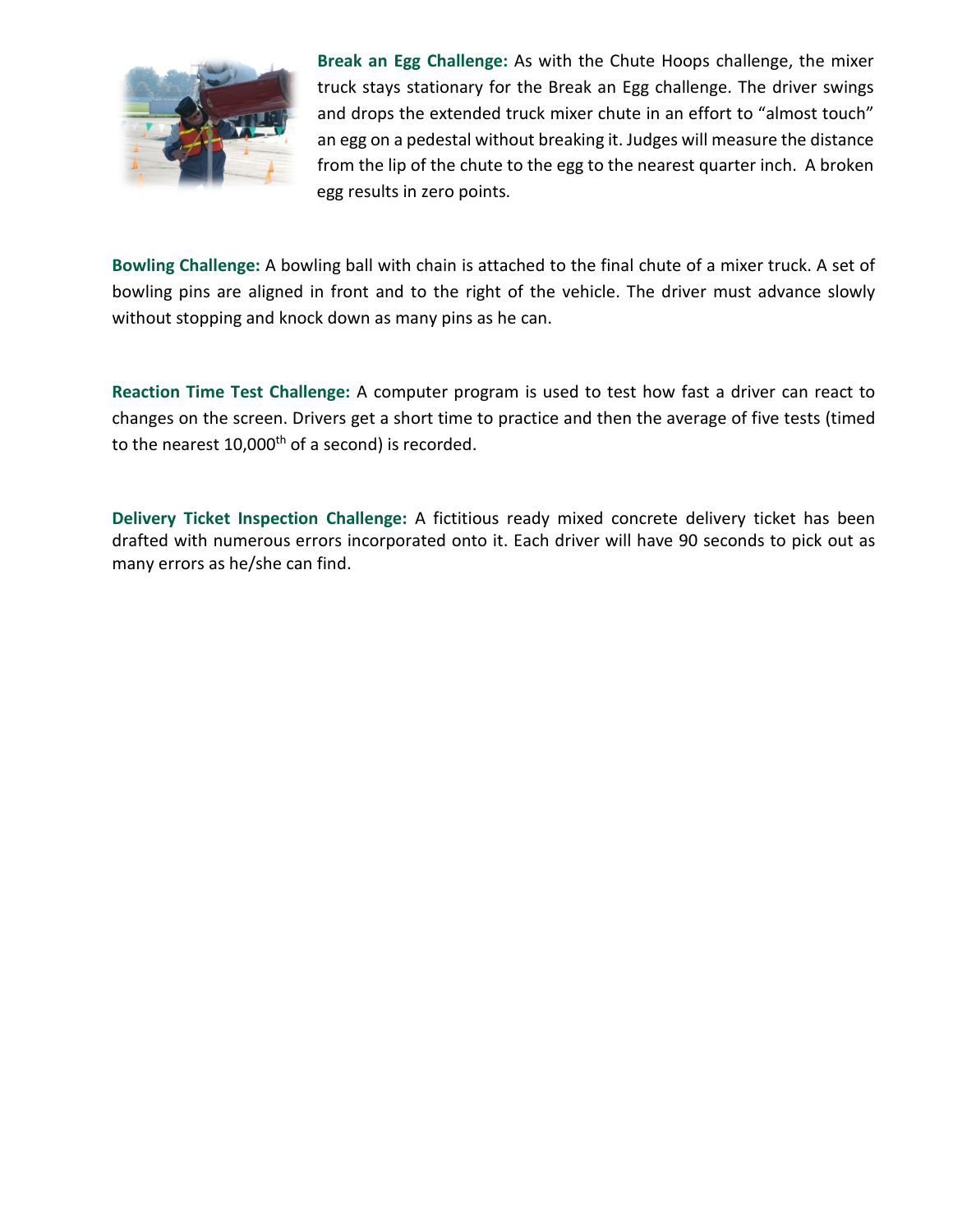### **Sample Challenge Course Layout**

\*ORDER & TYPES OF CHALLENGES ARE SUBJECT TO CHANGE

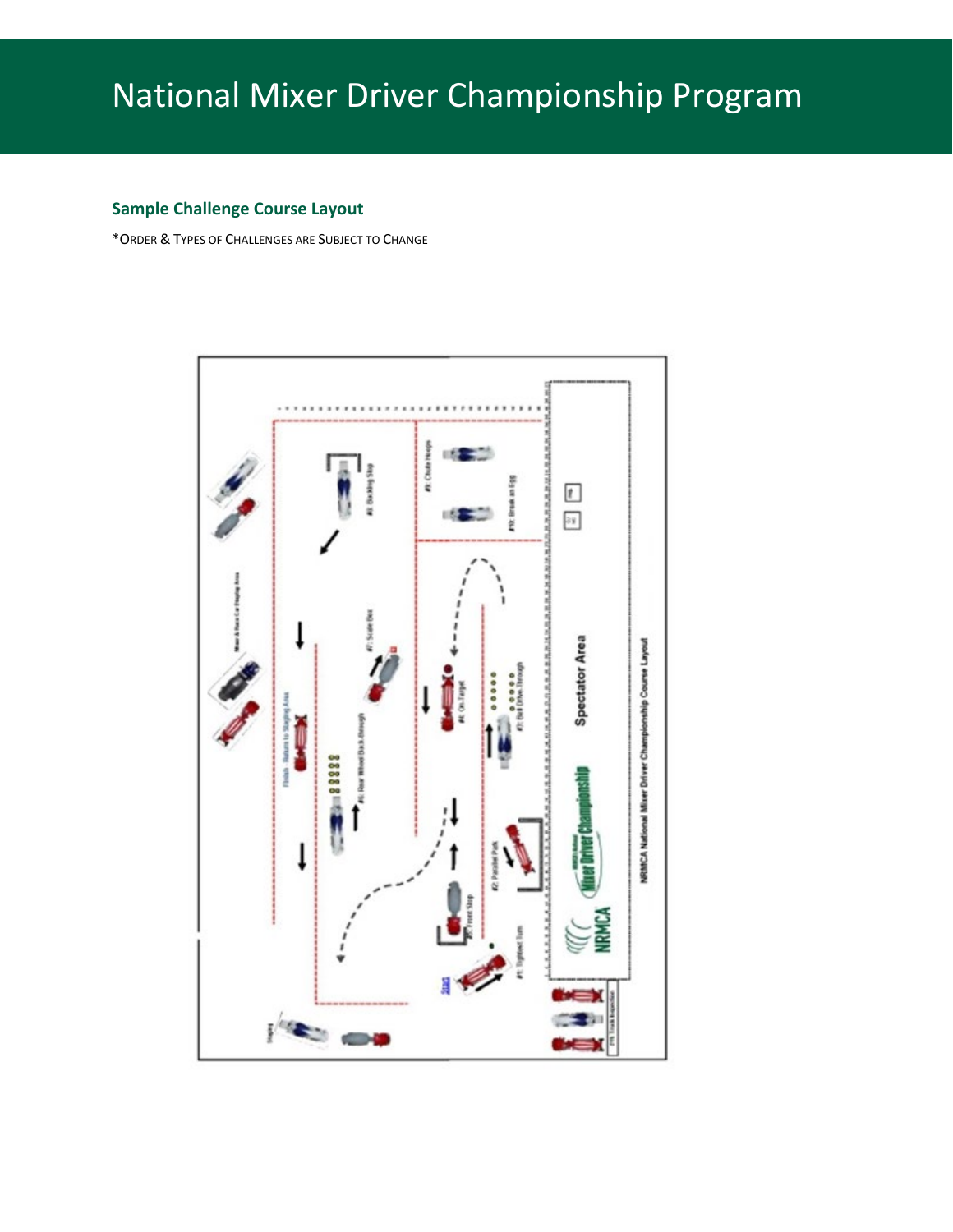#### **Competition 3—Written Exam**

\*TIMING IS SUBJECT TO CHANGE

The final portion of the National Mixer Driver Championship will be a written examination. The exam will be administered on Saturday, October 1, 2022 from 2:00pm to 4:00pm. The exam will be 2 hours in length. All questions will be either true/false or multiple-choice type. Included as study material for this exam is the NRMCA's Truck Mixer Driver Manual. Examination questions will come from this reference material. In order to maintain the integrity of the process, once the examination starts there will be no talking except for individual procedural questions asked of the examination proctor.

### **Determining the Overall Champion**

Upon completion of the written exam, total scores from the Challenge Course, Walk-Around-Inspection and Written Exam will be tabulated by selected NRMCA staff. Drivers with the top five

scores will be recorded in a sealed envelope and will be announced at the Awards Banquet on Sunday, October 2, 2022 by the Chairman of the Board of Directors of the National Ready Mixed Concrete Association.